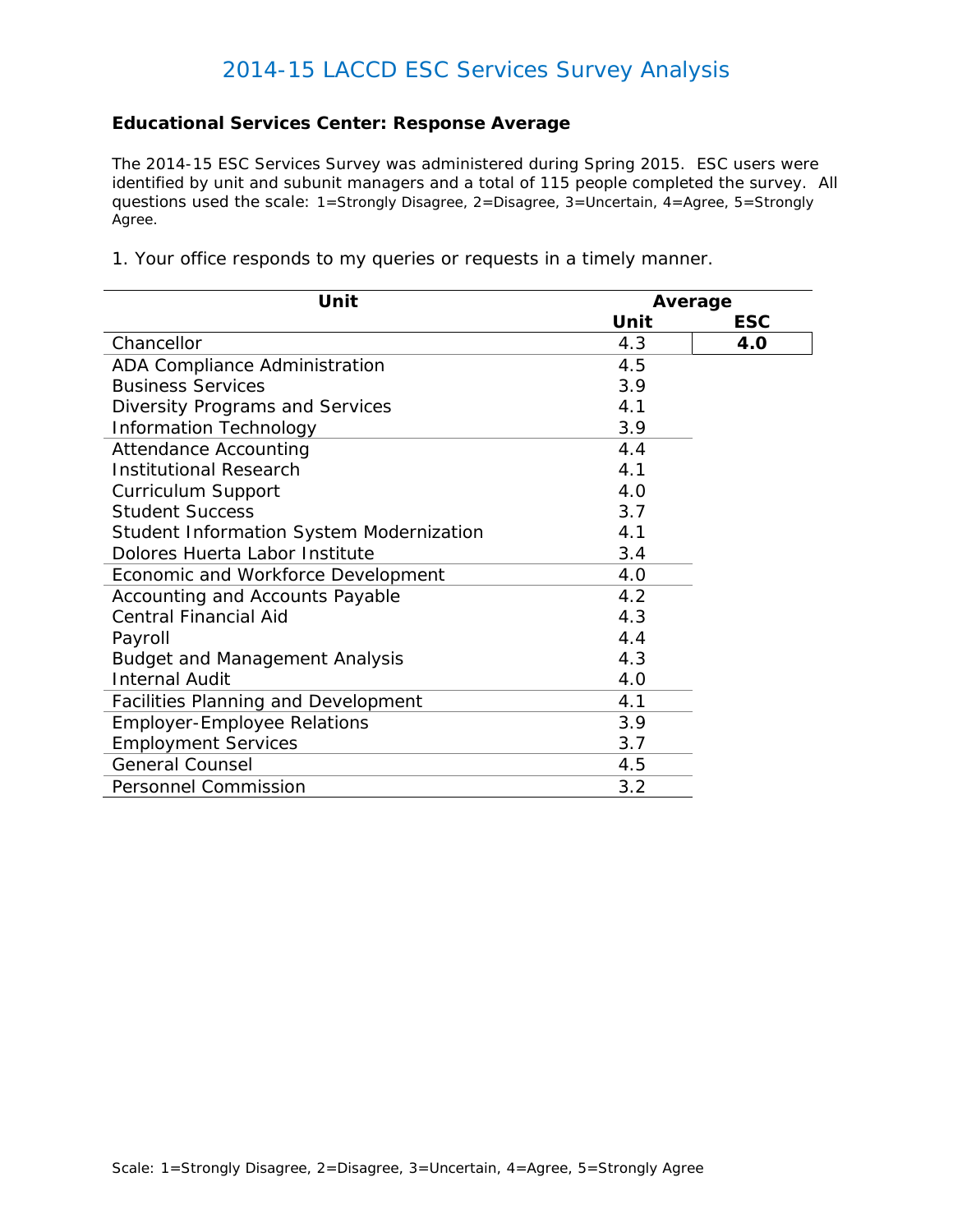| Unit                                            |      | Average    |  |
|-------------------------------------------------|------|------------|--|
|                                                 | Unit | <b>ESC</b> |  |
| Chancellor                                      | 4.1  | 3.9        |  |
| ADA Compliance Administration                   | 4.3  |            |  |
| <b>Business Services</b>                        | 3.9  |            |  |
| Diversity Programs and Services                 | 4.0  |            |  |
| <b>Information Technology</b>                   | 3.8  |            |  |
| <b>Attendance Accounting</b>                    | 4.2  |            |  |
| <b>Institutional Research</b>                   | 4.1  |            |  |
| <b>Curriculum Support</b>                       | 3.8  |            |  |
| <b>Student Success</b>                          | 3.5  |            |  |
| <b>Student Information System Modernization</b> | 4.0  |            |  |
| Dolores Huerta Labor Institute                  | 3.2  |            |  |
| Economic and Workforce Development              | 3.6  |            |  |
| Accounting and Accounts Payable                 | 4.1  |            |  |
| <b>Central Financial Aid</b>                    | 4.2  |            |  |
| Payroll                                         | 4.2  |            |  |
| <b>Budget and Management Analysis</b>           | 4.3  |            |  |
| <b>Internal Audit</b>                           | 3.9  |            |  |
| Facilities Planning and Development             | 3.8  |            |  |
| <b>Employer-Employee Relations</b>              | 3.8  |            |  |
| <b>Employment Services</b>                      | 3.6  |            |  |
| <b>General Counsel</b>                          | 4.4  |            |  |
| <b>Personnel Commission</b>                     | 3.0  |            |  |

2. Your office keeps me informed about the progress of my inquiries or requests.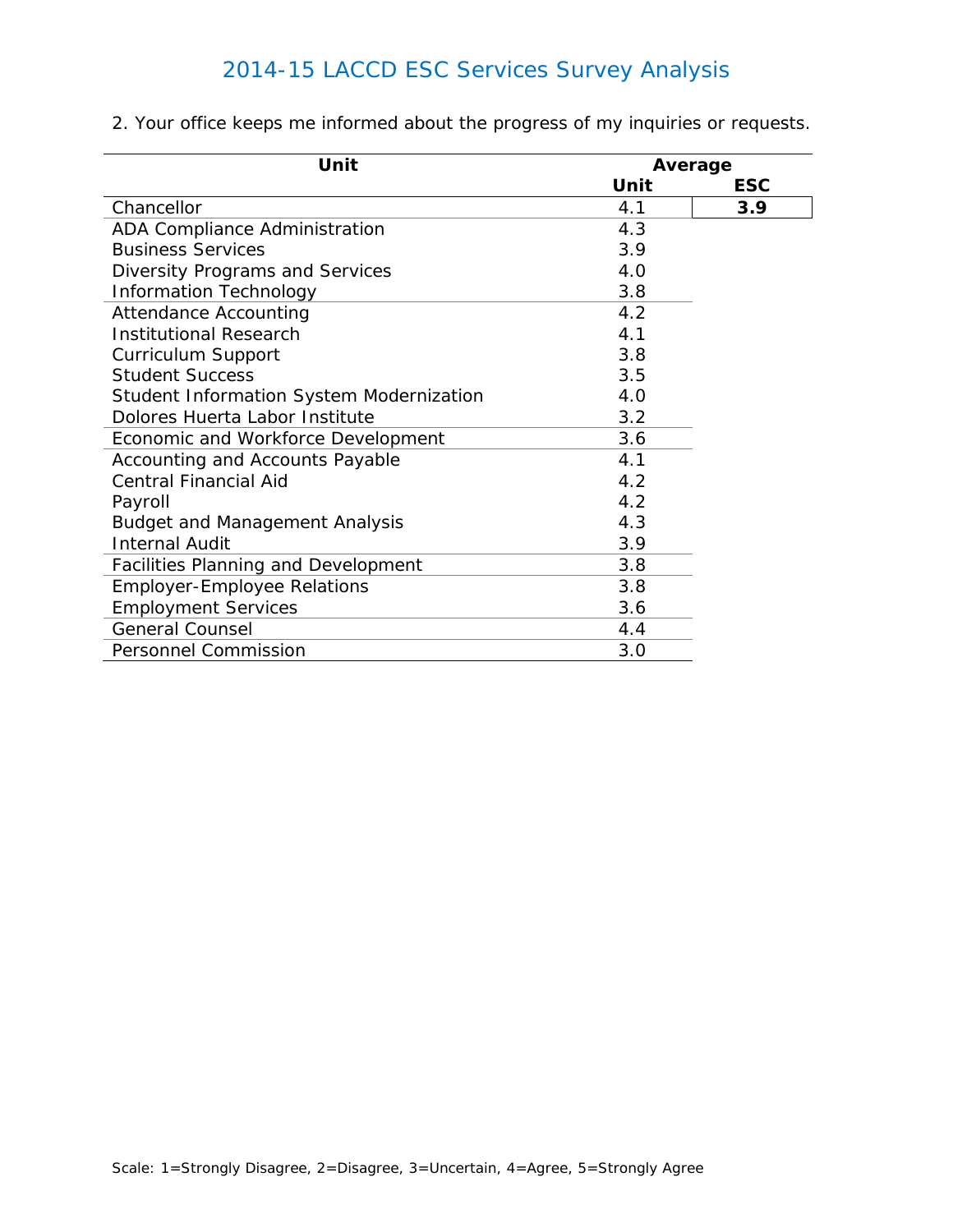| Unit                                            |      | Average    |  |
|-------------------------------------------------|------|------------|--|
|                                                 | Unit | <b>ESC</b> |  |
| Chancellor                                      | 4.3  | <b>4.0</b> |  |
| ADA Compliance Administration                   | 4.4  |            |  |
| <b>Business Services</b>                        | 4.2  |            |  |
| Diversity Programs and Services                 | 4.1  |            |  |
| <b>Information Technology</b>                   | 3.9  |            |  |
| <b>Attendance Accounting</b>                    | 4.3  |            |  |
| <b>Institutional Research</b>                   | 4.1  |            |  |
| <b>Curriculum Support</b>                       | 3.8  |            |  |
| <b>Student Success</b>                          | 3.6  |            |  |
| <b>Student Information System Modernization</b> | 4.1  |            |  |
| Dolores Huerta Labor Institute                  | 3.7  |            |  |
| Economic and Workforce Development              | 3.7  |            |  |
| Accounting and Accounts Payable                 | 4.2  |            |  |
| <b>Central Financial Aid</b>                    | 4.3  |            |  |
| Payroll                                         | 4.3  |            |  |
| <b>Budget and Management Analysis</b>           | 4.2  |            |  |
| <b>Internal Audit</b>                           | 3.9  |            |  |
| Facilities Planning and Development             | 4.1  |            |  |
| <b>Employer-Employee Relations</b>              | 3.9  |            |  |
| <b>Employment Services</b>                      | 3.9  |            |  |
| <b>General Counsel</b>                          | 4.6  |            |  |
| <b>Personnel Commission</b>                     | 3.1  |            |  |

3. Your office explains issues in terms that are understandable.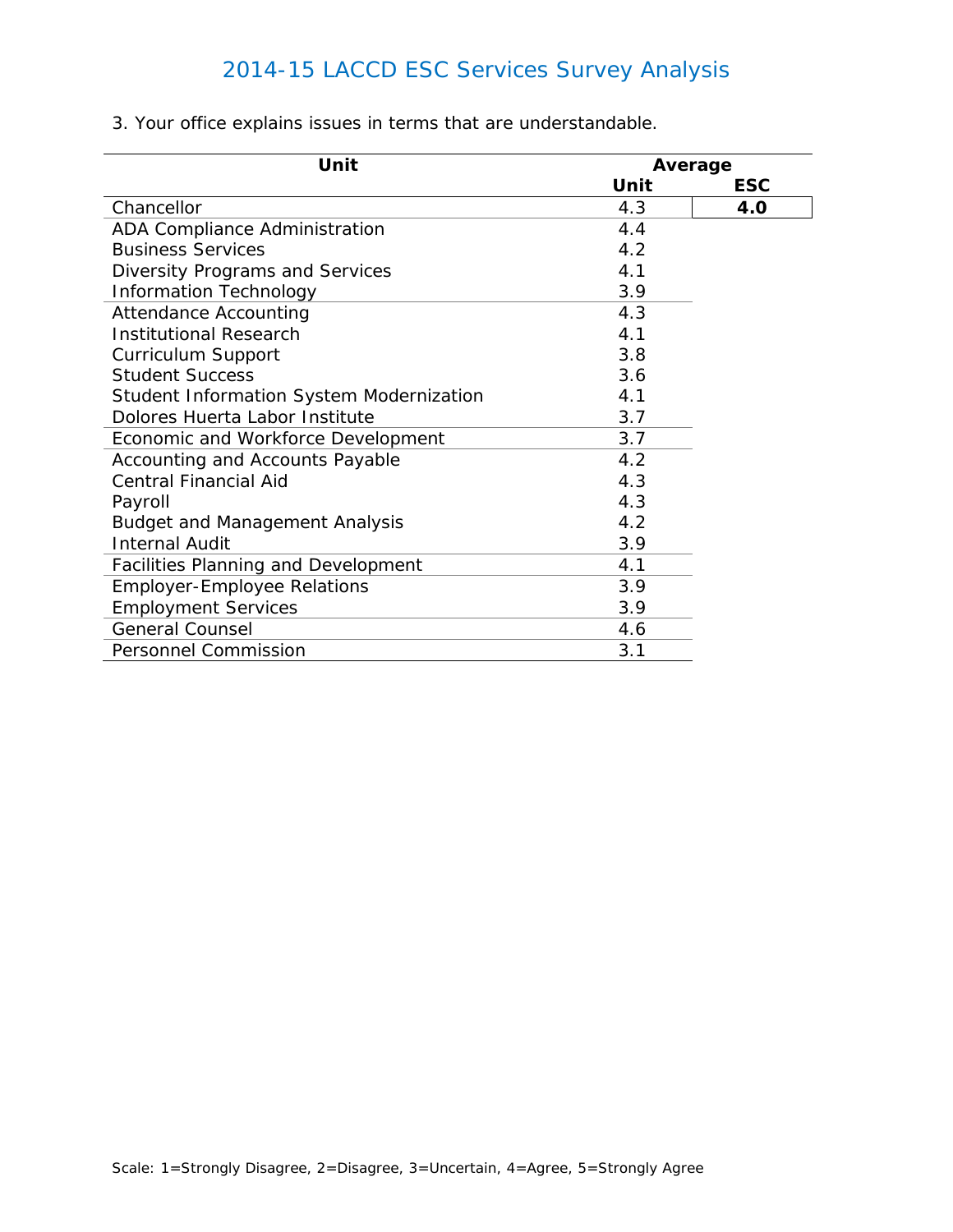| Unit                                            |      | Average    |  |
|-------------------------------------------------|------|------------|--|
|                                                 | Unit | <b>ESC</b> |  |
| Chancellor                                      | 4.2  | 3.9        |  |
| ADA Compliance Administration                   | 4.3  |            |  |
| <b>Business Services</b>                        | 3.8  |            |  |
| Diversity Programs and Services                 | 3.9  |            |  |
| <b>Information Technology</b>                   | 3.7  |            |  |
| <b>Attendance Accounting</b>                    | 4.3  |            |  |
| <b>Institutional Research</b>                   | 4.0  |            |  |
| Curriculum Support                              | 3.7  |            |  |
| <b>Student Success</b>                          | 3.6  |            |  |
| <b>Student Information System Modernization</b> | 4.0  |            |  |
| Dolores Huerta Labor Institute                  | 3.3  |            |  |
| Economic and Workforce Development              | 3.6  |            |  |
| Accounting and Accounts Payable                 | 4.1  |            |  |
| <b>Central Financial Aid</b>                    | 4.2  |            |  |
| Payroll                                         | 4.2  |            |  |
| <b>Budget and Management Analysis</b>           | 4.2  |            |  |
| <b>Internal Audit</b>                           | 3.8  |            |  |
| Facilities Planning and Development             | 3.9  |            |  |
| <b>Employer-Employee Relations</b>              | 3.9  |            |  |
| <b>Employment Services</b>                      | 3.7  |            |  |
| <b>General Counsel</b>                          | 4.5  |            |  |
| <b>Personnel Commission</b>                     | 2.8  |            |  |

4. I am satisfied with the performance of your office overall.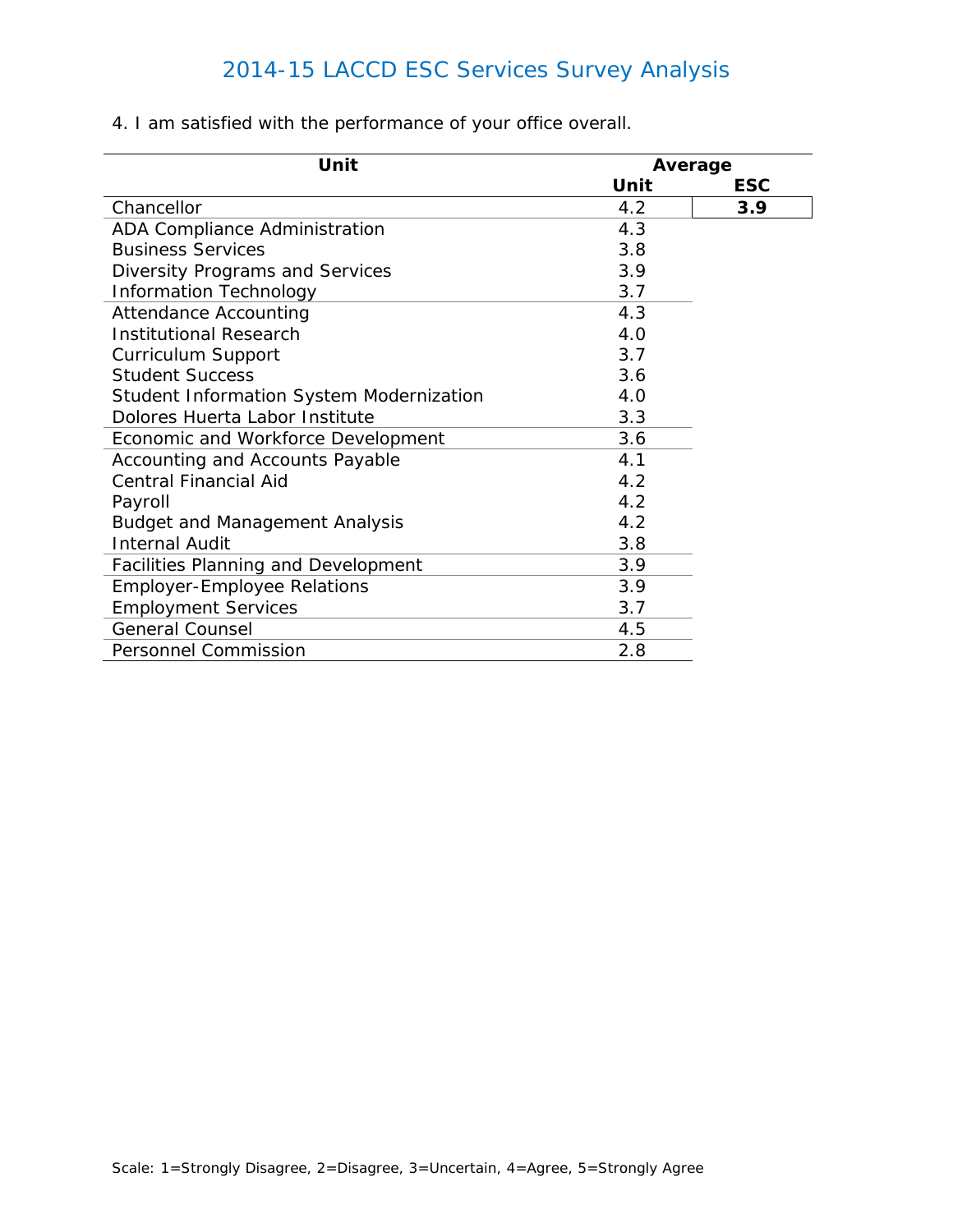User information by Unit

#### **Unit**

**Chancellor** Deputy Chancellor Educational Programs and Institutional Effectiveness Economic and Workforce Development Chief Financial Officer / Treasurer Facilities Planning and Development Human Resources General Counsel Personnel Commission